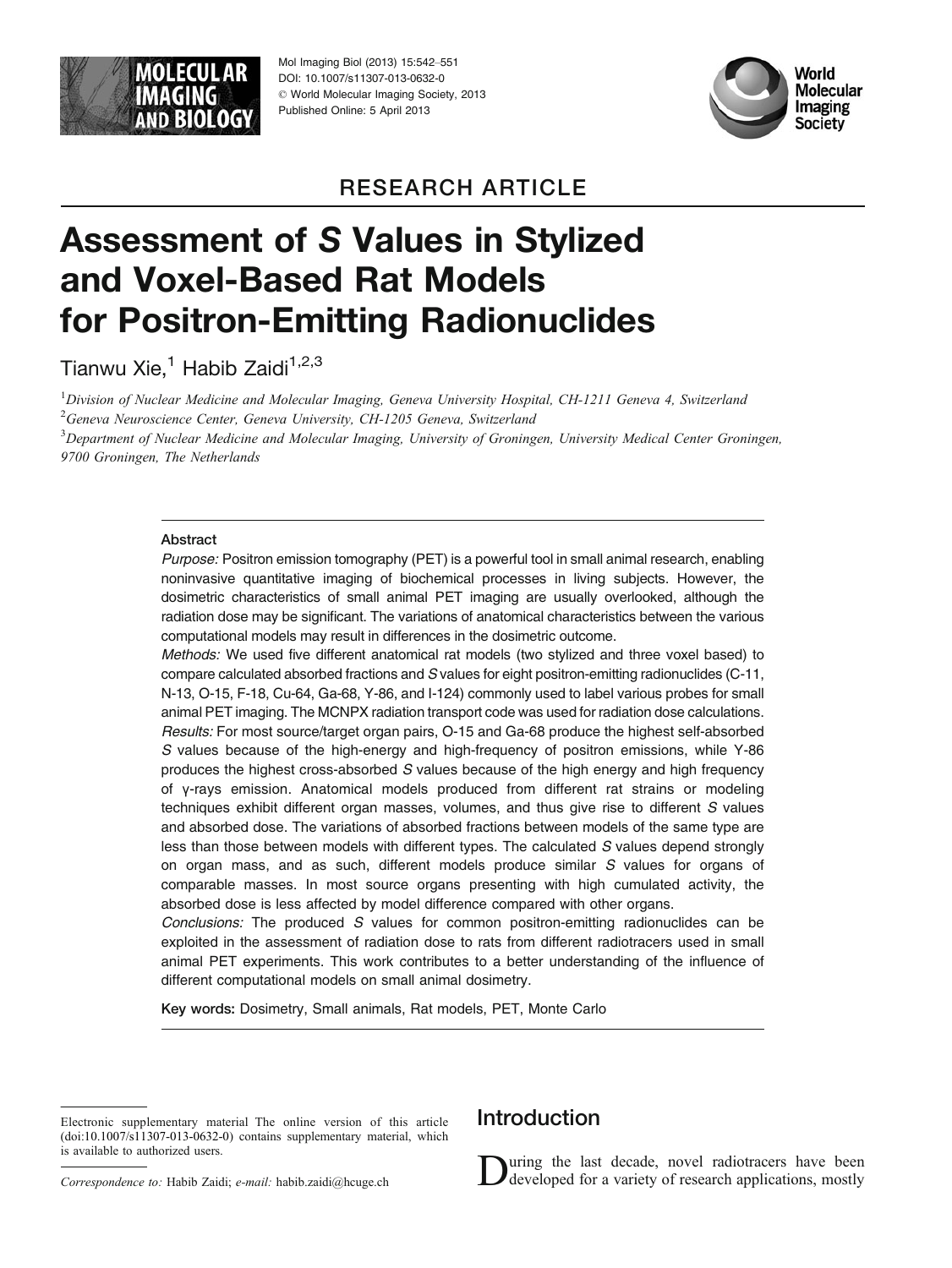focusing on the use of positron-emitting labeled molecular imaging probes to assess noninvasively biochemical processes in living subjects. This has further promoted the usage of small animal positron emission tomography (PET) instrumentation which enables to bridge the gap between in vitro science and in vivo preclinical studies [\[1](#page-9-0)–[4](#page-9-0)]. Rodent species are commonly used in these multicenter longitudinal studies, where the animals are administered significant levels of radioactivity during successive studies that result in radiation doses that might change gene expression, tumor characteristics and in some cases cause lethality [\[5](#page-9-0)–[7](#page-9-0)]. Therefore, the dosimetric characteristics of small animal PET imaging require special attention and need to be accurately estimated in laboratory animal experiments.

Many computational models have been developed in internal and external radiation dosimetry of small animals [\[8](#page-9-0), [9](#page-9-0)]. Depending on the used geometric features to define the anatomical model for radiation transport calculations, computational models can be divided into three types: stylized model which employ simple equation-based mathematical functions, voxel-based models which use matrices obtained from segmented cryosection or medical (CT or MR) images, and hybrid equation-voxel-based models which combine the two aforementioned modeling approaches. Pioneering work was performed by Hui et al. [[10](#page-9-0)] to develop a stylized mouse model for the evaluation of absorbed dose to organs. Flynn et al. [[11](#page-9-0)] used this model to develop a methodology for handling the heterogeneity of tracer uptake in kidney and tumor. Many other stylized mouse [\[12](#page-9-0)–[14\]](#page-9-0) and rat [\[15,](#page-9-0) [16](#page-9-0)] models have been reported in literature pertaining to radiation dosimetry in small animal models. Likewise, numerous voxel-based mouse [[14](#page-9-0), [17](#page-9-0)–[21](#page-9-0)] and rat [\[18](#page-9-0), [19,](#page-9-0) [22](#page-9-0)–[25](#page-9-0)] models have been developed and used for small animal radiation dose estimation studies. For the neuroscience community, Beekman et al. [\[26\]](#page-9-0) developed a high-resolution 3- D rat brain models for molecular neuroimaging research.

Mohammadi et al. [\[27](#page-9-0)] and Zhang et al. [[28\]](#page-9-0) respectively, evaluated photon-specific absorbed fractions and organ dose conversion coefficients using the Digimouse model [\[20](#page-9-0)]. Boutaleb et al. [\[8](#page-9-0)] compared calculated S values for I-131 between Digimouse and Bitar et al. [\[21](#page-9-0)] mouse models. Wu et al. [[23\]](#page-9-0), Zhang et al. [\[24](#page-9-0)], and Xie et al. [\[25](#page-9-0)] developed three computational rat models of different types based on the same rat cryosection images and used them extensively in internal and external radiation dosimetry calculations. Taschereau et al. [\[29](#page-9-0)] used an enhanced MOBY model complemented with a high-resolution bladder, femur head and vertebra models for internal dosimetry calculations in small animal PET studies. Larsson et al. [[30,](#page-9-0) [31](#page-9-0)] studied the absorbed dose to various mouse organs/tissues and inserted tumors using a modified MOBY phantom. In an elegant study, Keenan et al. [[9\]](#page-9-0) reported detailed and thorough internal radiation dosimetry calculations using a series of realistic small animal models. More recently, Xie et al. [[32\]](#page-9-0) constructed a rat model having detailed and more realistic liver structures to evaluate S values and dose distributions for Y-90, I-131, Ho-166, and Re-188 in liver lobes.

In summary, a wide variety of rat models have been developed and used in radiation dose calculations. Evidently, the variations of anatomical characteristics between the various animal models might result in differences between dosimetric estimates. As such, an investigation of the variability in dosimetry calculations across different individual anatomies and model types is commended given its relevance for understanding the uncertainty in the reported dosimetric estimates.

This work focuses on internal radiation dosimetry of rats using common positron-emitting radionuclides. We used five different anatomical rat models (two stylized and three voxel based) to compare calculated absorbed fractions and S values for eight positron-emitting radionuclides (C-11, N-13, O-15, F-18, Cu-64, Ga-68, Y-86, and I-124) commonly used to label various probes for small animal PET imaging [[33\]](#page-9-0).

## Materials and Methods

#### Computational Rat Models

Table [1](#page-2-0) summarizes current computational rat models reported in the literature and their main characteristics. Among the listed models, we selected five different rat models: the models developed by Konijnenberg et al. (Tyco-Rat) [\[15\]](#page-9-0), Xie et al. (HUST-SRat) [[25\]](#page-9-0), Peixoto et al. (UFP-Rat) [[22\]](#page-9-0), Wu et al. (HUST-VRat1) [[23\]](#page-9-0), and Segars et al. (ROBY) [\[18\]](#page-9-0). ROBY is the first NURBS based and is the most popular and widely used rat model. Tyco-Rat is the first stylized rat model whereas the UFP-Rat is the sole voxel-based total-body Wistar rat model. HUST-VRat1 and HUST-SRat are models based on the same dataset of a rat specimen. Figure [1](#page-2-0) shows the 3D dorsal views of the five rat models. To minimize the differences between models, the different bones (e.g., skull, ribs, and femurs) and bone marrows were integrated as skeleton. The skeleton was treated as a mixture of 70 % bone, 25 % red bone marrow, and 5 % yellow bone marrow, according to the reported mass proportions of these sub-organs in the rat [\[34](#page-9-0)]. The bladder wall and content, the stomach wall and content, the kidney surface and cortex, and the small and large intestine were integrated, respectively, as the bladder, the stomach, the kidney, and the intestine. This treatment was thought reasonable because of uncertainties related to the exact location of these small structures. Common organs in each model were assigned the same organ ID number. The voxel dimensions of the UFP-Rat and HUST-VRat1 were, respectively,  $0.71 \times 0.71 \times 1.5$  and  $0.2 \times 0.2 \times 0.4$  mm<sup>3</sup>. The voxelbased rat model was generated from the original NURBSbased ROBY model and saved in voxelized format with  $160\times160\times620$  matrix dimension and 0.5 mm cubic voxels. The number of voxels in each organ of the UFP-Rat, HUST-VRat1, and voxelized ROBY model were calculated and multiplied by the voxel volume and tissue density to yield the organ mass. The stylized Tyco-Rat and HUST-SRat models were constructed and visualized in MCNPX and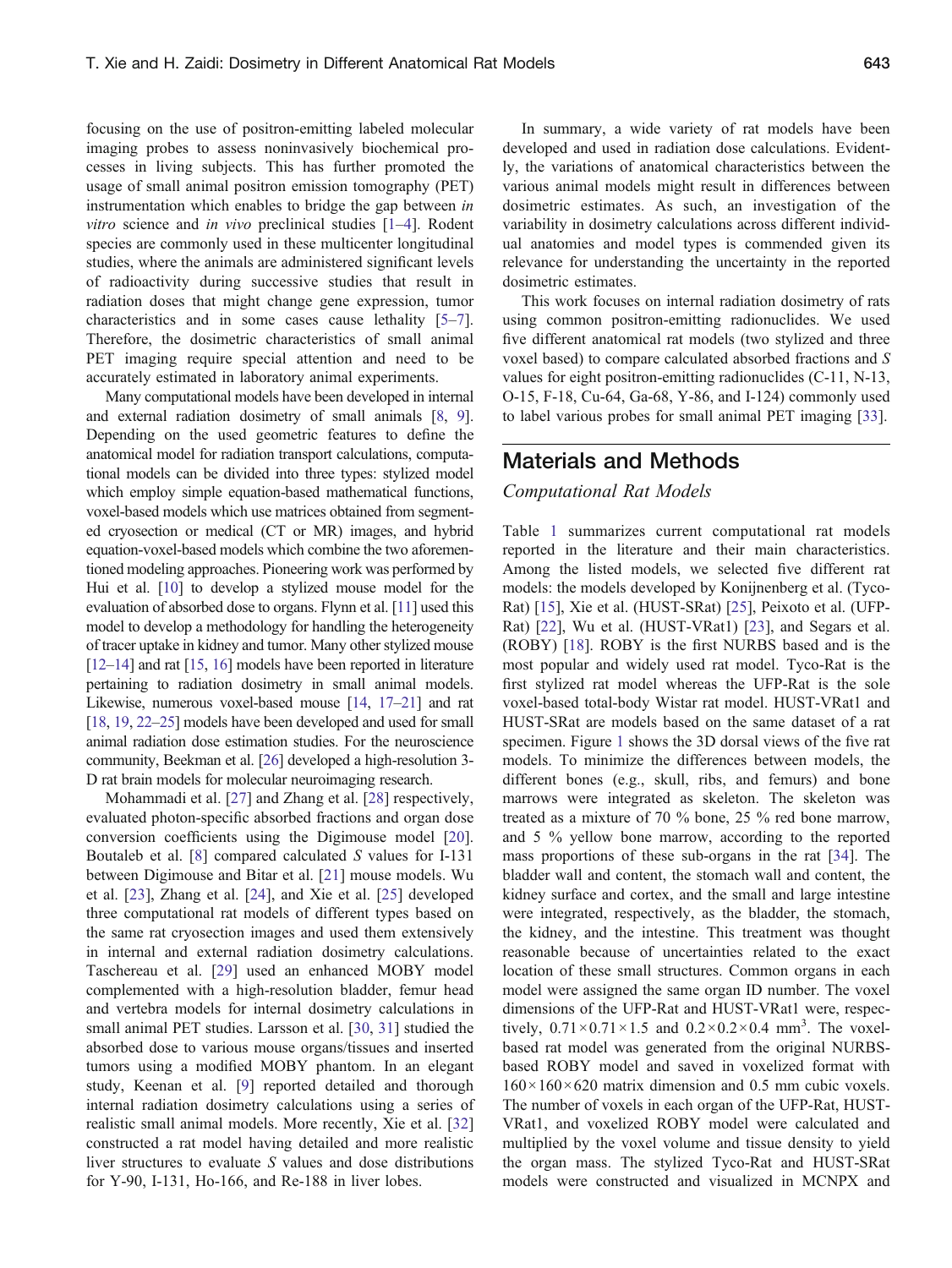<span id="page-2-0"></span>Table 1. Current computational rat models with their main characteristics

| Institution                                                  | Developer              | Model type  | <b>Strains</b>     | Name                        | Features    | Images          | Reference |
|--------------------------------------------------------------|------------------------|-------------|--------------------|-----------------------------|-------------|-----------------|-----------|
| Johns Hopkins<br>University, USA                             | Segars et al.          | NURBS-based | Wistar rat         | <b>ROBY</b>                 | Total body  | <b>MRI</b>      | [18]      |
| Mallinckrodt Medical.<br>Tyco Healthcare,<br>The Netherlands | Konijnenberg<br>et al. | Stylized    | Wistar rat         | Tyco-Rat <sup>a</sup>       | Total body  | Anatomic images | $[15]$    |
| Vanderbilt University,                                       | Stabin et al.          | Voxel based | Sprague–Dawley rat | Vanderbilt-Rat <sup>a</sup> | Total body  | CT <sup>-</sup> | $[19]$    |
| US                                                           | Keenan et al.          | Voxel based | Wistar rat         | RADAR-Rat <sup>a</sup>      | Total body  | <b>MRI</b>      | $[9]$     |
| Universidade Federal<br>de Pernambuco,<br><b>Brazil</b>      | Peixoto et al.         | Voxel based | Wistar rat         | $UFP-Rat^a$                 | Total body  | <b>CT</b>       | $[22]$    |
| Huazhong University                                          | Wu et al.              | Voxel based | Sprague–Dawley rat | HUST-VRat1 <sup>a</sup>     | Total body  | Cryosection     | [23]      |
| of Science and                                               | Zhang et al.           | NURBS based | Sprague–Dawley rat | HUST-NRat <sup>a</sup>      | Total body  | Cryosection     | $[24]$    |
| Technology, China                                            | Xie et al.             | Stylized    | Sprague-Dawley rat | HUST-SRat <sup>a</sup>      | Total body  | Cryosection     | $[25]$    |
|                                                              | Xie et al.             | Voxel based | Sprague-Dawley rat | HUST-VRat2 <sup>a</sup>     | Total body  | Cryosection     | $[32]$    |
| University Medical<br>Center Utrecht,<br>The Netherlands     | Beekman et al.         | Voxel based | Wistar rat         | UMCU-Rat <sup>a</sup>       | Brain Model | Cryosection     | [26]      |

<sup>a</sup>Model name is assigned by the authors

SimpleGeo V4.3 [[35\]](#page-9-0), where organ volumes were calculated using the Quasi-Monte Carlo method and multiplied by tissue density to yield the organ mass. Table [2](#page-3-0) lists the united ID and the calculated mass for each organ of the investigated models.

### where  $\tilde{A}(r_S, t)$  is the cumulated (time integrated) activity in the source organ/tissue  $r<sub>S</sub>$  over dose-integration period  $T<sub>D</sub>$ :

$$
\widetilde{A}(r_S, T_D) = \int_0^{T_D} A(r_S, t) dt,
$$
\n(2)

#### Absorbed Dose Calculation

The Medical Internal Radionuclide Dose Committee (MIRD) schema [[36\]](#page-9-0) was employed to assess S values for positron-emitting radionuclides and the mean absorbed dose  $D(r_T,T_D)$  for radiotracers, which is given by:

$$
D(r_T, T_D) = \sum_{r_S} \int_0^{T_D} \tilde{A}(r_S, t) S(r_T \leftarrow r_S) dt, \qquad (1)
$$

 $S(r_T \leftarrow r_S)$  is the S value describing the equivalent dose rate in the target organ per unit activity in the source organ:

$$
S(r_T \leftarrow r_S) = \frac{1}{M(r_T)} \sum_i E_i Y_i \phi(r_T \leftarrow r_S, E_i), \qquad (3)
$$

where  $E_i$  is the individual energy of the *i*th nuclear transition,  $Y_i$  is number of *i*th nuclear transitions per nuclear transformation,  $M(r_T)$  is the mass of the target tissue  $r_T$ , and



Fig. 1. 3D dorsal views of the various anatomical rat models: a HUST-VRat1 [[23\]](#page-9-0), b UFP-Rat [[22](#page-9-0)], c ROBY [\[18](#page-9-0)], d Tyco-Rat [\[15](#page-9-0)], and e HUST-SRat [\[25](#page-9-0)].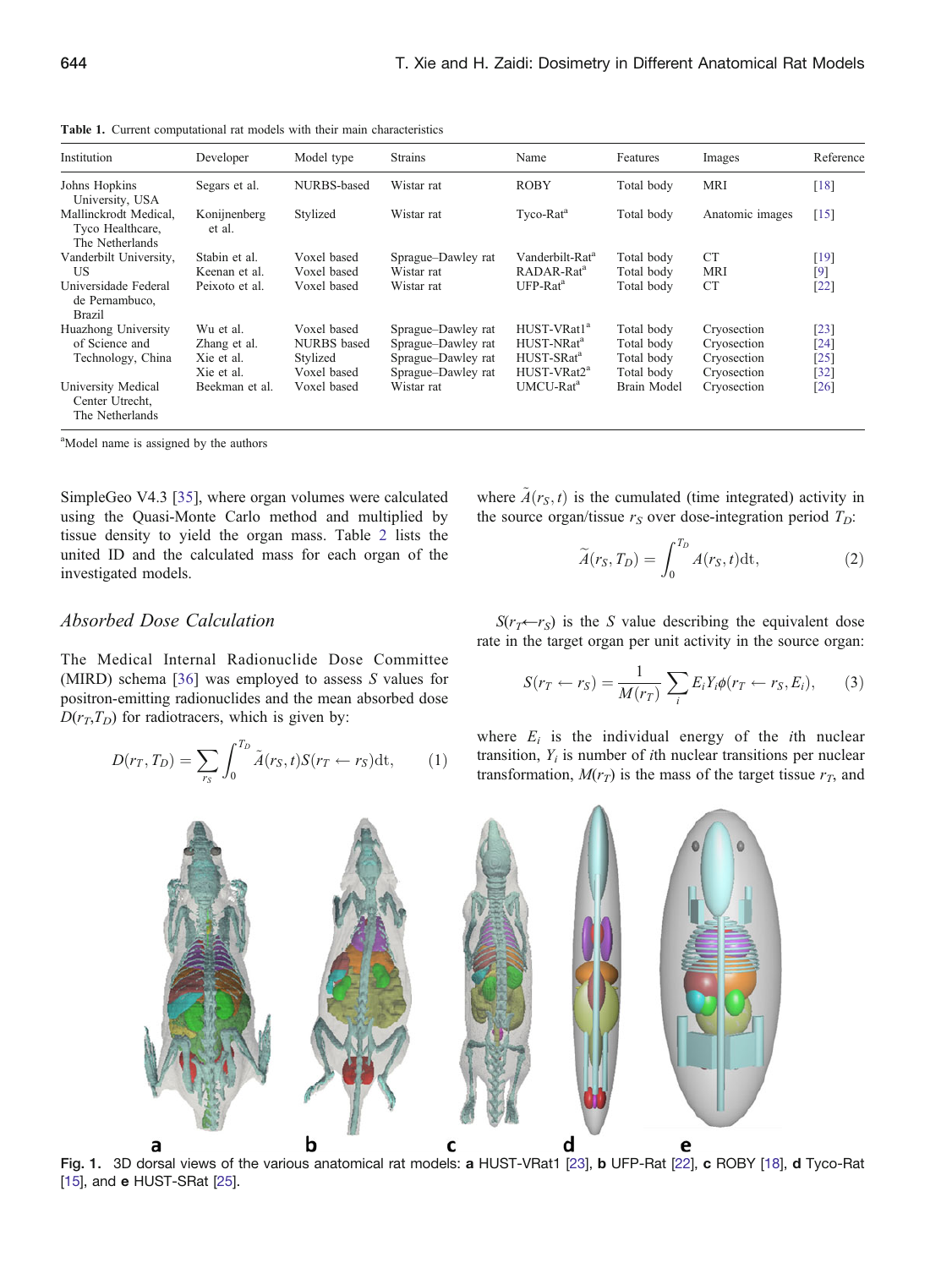| ID<br>Organ |                  | Organ mass (g)         |                 |                     |                    |                                |
|-------------|------------------|------------------------|-----------------|---------------------|--------------------|--------------------------------|
|             |                  | HUST-<br>VRat1<br>[23] | UFP-Rat<br>[22] | <b>ROBY</b><br>[18] | Tyco-Rat<br>$[15]$ | HUST-<br><b>SRat</b><br>$[25]$ |
| 11          | Skeleton         | 10.67                  | 23.06           | 33.06               | 30.59              | 16.90                          |
| 12          | Heart            | 1.29                   | 1.66            | 2.34                | 1.87               | 2.23                           |
| 13          | Lungs            | 0.42                   | 1.09            | 1.14                | 3.13               | 0.82                           |
| 14          | Liver            | 8.30                   | 11.57           | 11.13               | 21.06              | 9.37                           |
| 15          | Stomach          | 4.67                   | 2.78            | 4.84                | 5.45               | 4.79                           |
| 16          | Kidneys          | 1.26                   | 2.10            | 2.19                | 3.39               | 1.50                           |
| 17          | Intestines       | 14.56                  | 22.94           | 25.94               | 23.91              | 9.44                           |
| 18          | Spleen           | 0.53                   | 0.58            | 0.86                | 0.80               | 3.24                           |
| 19          | <b>Bladder</b>   | 0.22                   | 0.16            | 0.66                | 0.27               | 0.29                           |
| 20          | <b>Testes</b>    | 2.09                   | 2.67            | 0.17                | 3.62               | 2.45                           |
| 21          | Skin             | 3.60                   | 22.90           | 19.44               |                    |                                |
| 22          | Brain            | 1.56                   |                 | 5.26                | 7.35               | 2.11                           |
| 23          | Thyroid          | 0.02                   |                 | 0.27                | 0.06               | 0.09                           |
| 24          | Pancreas         | 1.14                   |                 | 0.54                | 0.86               |                                |
| 25          | Vas def          |                        |                 | 0.06                |                    |                                |
| 26          | Esophagus        | 0.07                   |                 |                     |                    | 0.03                           |
| 27          | Eyeball          | 0.13                   |                 |                     |                    | 0.12                           |
| 28          | Spinal<br>core   | 0.58                   |                 |                     | 0.52               |                                |
| 10          | Other<br>tissues | 85.29                  | 187.59          | 235.89              | 294.67             | 251.10                         |
|             | Total<br>body    | 136.40                 | 279.09          | 343.79              | 397.54             | 304.49                         |

<span id="page-3-0"></span>Table 2. Organs masses of the various anatomical rat models (g)

 $\phi(r_T \leftarrow r_S, E_i)$  is the absorbed fraction (AF) which describes the proportion of energy deposited in the target organ and is de fined as:

$$
\phi(r_T \leftarrow r_S, E_i) = \frac{E_d}{E_i},\tag{4}
$$

where  $E_d$  is the energy deposited in the target tissue. When the target organ becomes the source organ, the AF is also termed the self-AF.

#### Monte Carlo Calculations

The MCNPX general purpose radiation transport code version 2.5 [\[37](#page-9-0)] was employed for the calculation of organ absorbed dose for the five rat models. Uniformly distributed photon, positron and electron sources were simulated in 12 chosen source regions. The energy deposited from photons, electrons, and positrons in the target regions were recorded using MCNPX tally card \*F8 and used to derive AFs and S values [\[32](#page-9-0) , [33](#page-9-0)]. S values for each particle type emitted were aggregated as the S values for a given radionuclide. A total of  $6.0 \times 10^6$  primary particle histories were generated such that the statistical uncertainty in terms of coefficient of variation was less than 2 % in most cases. The decay data of the eight positron-emitting radionuclides (C-11, N-13, O-15, F-18, Cu-64, Ga-68, Y-86, and I-124) investigated in this work were obtained from the Health Physics Society electronic resource [\[38](#page-9-0)]. The chemical compositions of rat tissues were assumed to be similar to those recommended for humans [\[39](#page-9-0) , [40](#page-9-0)],

| ource: F-18                     |                                                                                  |                                                                            |                                                                                                                                                                               |            |                                                                                                                       |         |                                                                                                                                                                                                                                                                                                                                               |                                                                                                                                                                                                                                                                                                                                                         |                                                                                                                                 |               |               |                   |
|---------------------------------|----------------------------------------------------------------------------------|----------------------------------------------------------------------------|-------------------------------------------------------------------------------------------------------------------------------------------------------------------------------|------------|-----------------------------------------------------------------------------------------------------------------------|---------|-----------------------------------------------------------------------------------------------------------------------------------------------------------------------------------------------------------------------------------------------------------------------------------------------------------------------------------------------|---------------------------------------------------------------------------------------------------------------------------------------------------------------------------------------------------------------------------------------------------------------------------------------------------------------------------------------------------------|---------------------------------------------------------------------------------------------------------------------------------|---------------|---------------|-------------------|
|                                 | keleton                                                                          | Heart                                                                      | saun                                                                                                                                                                          | Liver      | stomach                                                                                                               | Kidneys | Intestines                                                                                                                                                                                                                                                                                                                                    | Spleen                                                                                                                                                                                                                                                                                                                                                  | <b>Bladder</b>                                                                                                                  | <b>Testes</b> | other tissues | <b>Cotal</b> body |
| keletor                         | $14E-03$                                                                         | $10E-0.5$                                                                  | $0.39E - 0.5$                                                                                                                                                                 | $.14E-0.5$ | 05.51E-05<br>5.26E-05<br>5.26E-05<br>5.36E-05<br>5.36E-05<br>5.37E-06<br>5.37E-05<br>5.37E-05<br>5.37E-05<br>3.37E-05 |         | $\begin{array}{r} 1.56\text{B}-05 \\ 1.45\text{B}-05 \\ 1.42\text{B}-05 \\ 1.42\text{B}-05 \\ 1.4\text{B}-05 \\ 1.4\text{B}-04 \\ 1.4\text{B}-04 \\ 1.4\text{B}-03 \\ 1.4\text{B}-03 \\ 1.5\text{B}-05 \\ 1.5\text{B}-05 \\ 1.5\text{B}-05 \\ 1.5\text{B}-05 \\ 1.5\text{B}-05 \\ 1.5\text{B}-05 \\ 1.5\text{B}-05 \\ 1.5\text{B}-05 \\ 1.5\$ | $\begin{array}{l} 1.69\mathrm{P}{-}95 \\ 2.45\mathrm{P}{-}95 \\ 2.45\mathrm{P}{-}95 \\ 2.34\mathrm{P}{-}95 \\ 2.34\mathrm{P}{+}95 \\ 2.34\mathrm{P}{+}95 \\ 2.34\mathrm{P}{+}95 \\ 2.34\mathrm{P}{+}95 \\ 2.34\mathrm{P}{+}95 \\ 2.34\mathrm{P}{+}95 \\ 2.34\mathrm{P}{+}95 \\ 2.34\mathrm{P}{+}95 \\ 2.34\mathrm{P}{+}95 \\ 2.34\mathrm{P}{+}95 \\ 2.$ | 517E-05<br>3.97E-06<br>3.97E-06<br>3.97E-06<br>3.01E-05<br>3.01E-07<br>3.01E-07<br>3.01E-07<br>3.01E-07<br>3.01E-07<br>3.01E-07 | $-95E-05$     |               |                   |
| leart                           | $.32E-0.5$                                                                       | $.71E-0$                                                                   | $39E - 04$                                                                                                                                                                    |            |                                                                                                                       |         |                                                                                                                                                                                                                                                                                                                                               |                                                                                                                                                                                                                                                                                                                                                         |                                                                                                                                 |               |               |                   |
|                                 | $-00E-04$                                                                        | $-40E - 04$                                                                |                                                                                                                                                                               |            |                                                                                                                       |         |                                                                                                                                                                                                                                                                                                                                               |                                                                                                                                                                                                                                                                                                                                                         |                                                                                                                                 |               |               |                   |
| ungs<br><i>iver</i>             | 5.28E-05<br>3.65E-05<br>3.65E-05<br>3.38E-05<br>3.31E-05<br>3.31E-05<br>3.96E-05 |                                                                            | $2.79E - 02$<br>$2.94E - 045$<br>$2.34E - 05$<br>$2.34E - 05$<br>$2.44E - 05$<br>$2.44E - 05$<br>$2.44E - 05$<br>$2.54E - 05$<br>$2.54E - 05$<br>$2.54E - 05$<br>$2.54E - 05$ |            |                                                                                                                       |         |                                                                                                                                                                                                                                                                                                                                               |                                                                                                                                                                                                                                                                                                                                                         |                                                                                                                                 |               |               |                   |
|                                 |                                                                                  |                                                                            |                                                                                                                                                                               |            |                                                                                                                       |         |                                                                                                                                                                                                                                                                                                                                               |                                                                                                                                                                                                                                                                                                                                                         |                                                                                                                                 |               |               |                   |
| stomach<br>Cidneys<br>ntestines |                                                                                  |                                                                            |                                                                                                                                                                               |            |                                                                                                                       |         |                                                                                                                                                                                                                                                                                                                                               |                                                                                                                                                                                                                                                                                                                                                         |                                                                                                                                 |               |               |                   |
|                                 |                                                                                  |                                                                            |                                                                                                                                                                               |            |                                                                                                                       |         |                                                                                                                                                                                                                                                                                                                                               |                                                                                                                                                                                                                                                                                                                                                         |                                                                                                                                 |               |               |                   |
| pleen                           |                                                                                  |                                                                            |                                                                                                                                                                               |            |                                                                                                                       |         |                                                                                                                                                                                                                                                                                                                                               |                                                                                                                                                                                                                                                                                                                                                         |                                                                                                                                 |               |               |                   |
| ladder                          |                                                                                  |                                                                            |                                                                                                                                                                               |            |                                                                                                                       |         |                                                                                                                                                                                                                                                                                                                                               |                                                                                                                                                                                                                                                                                                                                                         |                                                                                                                                 |               |               |                   |
|                                 |                                                                                  | 04<br>5.34E-05<br>5.34E-05<br>5.39E-05<br>5.32E-06<br>5.32E-05<br>4.27E-06 |                                                                                                                                                                               |            |                                                                                                                       |         |                                                                                                                                                                                                                                                                                                                                               |                                                                                                                                                                                                                                                                                                                                                         |                                                                                                                                 |               |               |                   |
| her tissues                     |                                                                                  |                                                                            |                                                                                                                                                                               |            |                                                                                                                       |         |                                                                                                                                                                                                                                                                                                                                               |                                                                                                                                                                                                                                                                                                                                                         |                                                                                                                                 |               |               |                   |
|                                 | $53E-0$                                                                          | $-9 - 325$                                                                 |                                                                                                                                                                               | $-455$ .   |                                                                                                                       |         |                                                                                                                                                                                                                                                                                                                                               |                                                                                                                                                                                                                                                                                                                                                         |                                                                                                                                 |               |               |                   |
|                                 |                                                                                  |                                                                            |                                                                                                                                                                               |            |                                                                                                                       |         |                                                                                                                                                                                                                                                                                                                                               |                                                                                                                                                                                                                                                                                                                                                         |                                                                                                                                 |               |               |                   |

Table 3. S values (mGy/MBq.s) for the ROBY model for F-18

Table 3. S values (mGy/MBq.s) for the ROBY model for F-18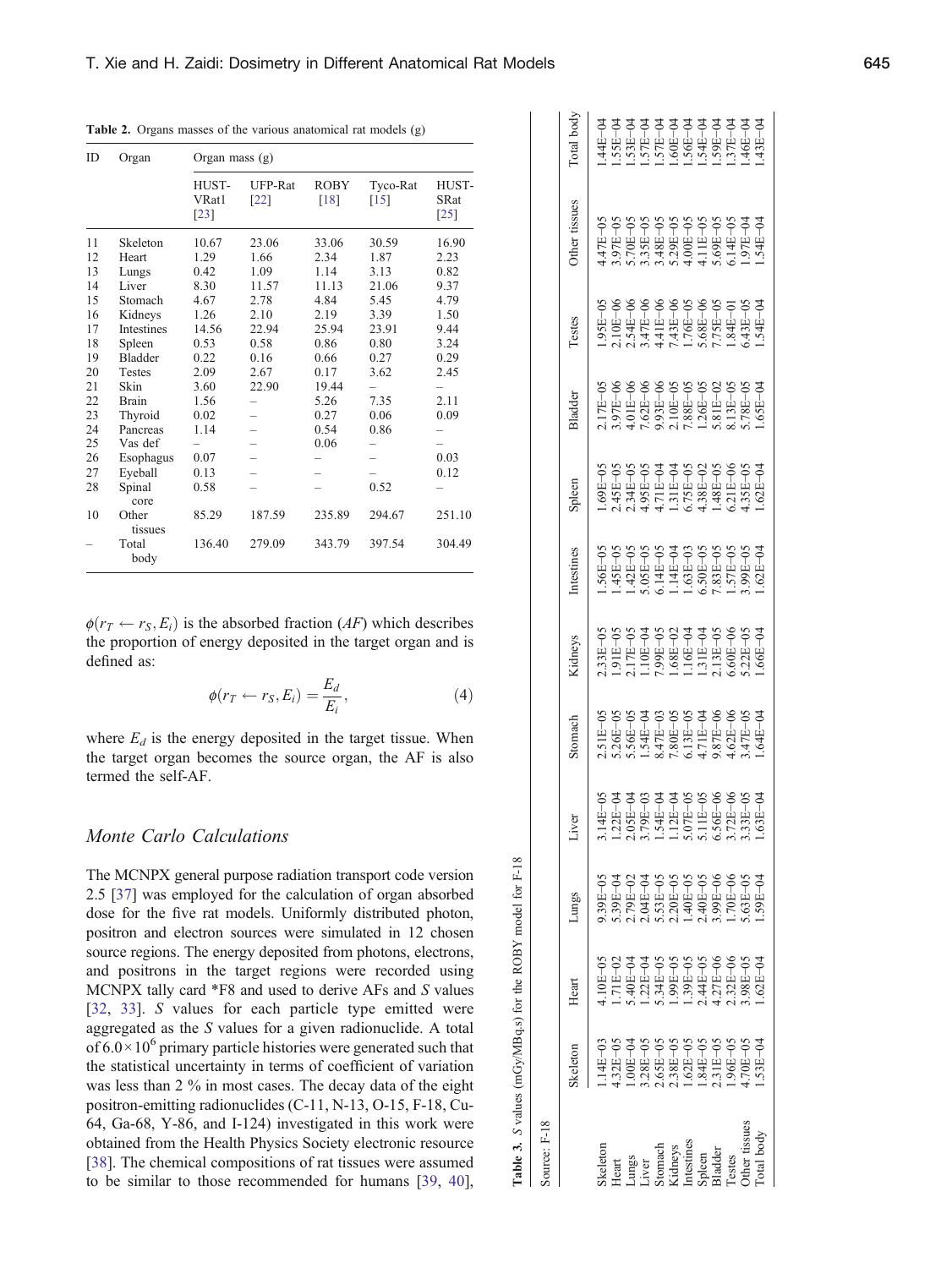

Fig. 2. Self-absorbed S values for a other tissues, skeleton, intestine, liver, and stomach and b kidney, heart, lung, spleen, bladder, and testis of the ROBY model for different positron-emitting radionuclides.

which might introduce additional errors of a few percentage points but these errors are not deemed large enough to affect absorbed dose calculations [\[9](#page-9-0), [32](#page-9-0), [41\]](#page-9-0).

## **Results**

Table [3](#page-3-0) summarizes calculated S values of the ROBY rat model for F-18 in 12 source organs. S values for the other positronemitting radionuclides (C-11, N-13, O-15, Cu-64, Ga-68, Y-86, and I-124) for the ROBY model are given in Tables 1, 2, 3, 4, 5, 6, and 7 in the Electronic Supplementary Material. Figure 2 shows the self-absorbed S values for the eight positron-emitting radionuclides for 11 target organs of the ROBY model. For most organs, the largest self-absorbed S values are obtained for O-15 and Ga-68 whereas the smallest self-absorbed S values are obtained for Cu-64. The self-absorbed organ S values for F-18 and Ga-68 are about 55 and 60 % smaller than those obtained for O-15. Figure 3 shows the cross-absorbed S values for the eight positron-emitting radionuclides in the ROBY model with the liver being the source region. For most organs, the largest cross-absorbed S values are obtained for Y-86. Cu-64 produces the smallest self-absorbed and crossabsorbed S values in each source/target organ pair because it emits Auger electrons of low energy (0.8 keV) and high frequency  $(57 \%)$ . Figure [4](#page-5-0) illustrates S values for the total body irradiating 12 target regions for the eight positronemitting radionuclides. Except for the skeleton and the testis, the S values for all the investigated radionuclides for the total body irradiating other organs are constant and about 10 % higher than self-absorbed S values of the total body.

Figure [5](#page-5-0) compares the ratios of self-absorbed AFs (Fig. [5a](#page-5-0)) and cross-absorbed AFs from the stomach (Fig. [5b](#page-5-0)) in the different rat models to ROBY model for N-13. The AF of ROBY serves as reference because it is widely used in small animal dosimetry studies. For the self-AF of models of the same type, the absolute average difference between the Tyco-Rat and HUST-SRat is 1.4 % whereas it is 7.8 % between the UFP-Rat and HUST-VRat1. In contrast, the absolute average differences of self-AFs between models of different types range between 19.6 and 27.4 %. It was observed that models of the same type provide closer estimated self-AF values. For cross-absorbed AFs, the average difference varies substantially between the models, actually ranging between 33.8 and 392.8 %.

Figure [6](#page-6-0) shows self-absorbed  $S$  values of the heart, the bladder, the skeleton, and the total body in the different rat models for the eight positron-emitting radionuclides. Self-



Fig. 3. Cross-absorbed S values for a testis, bladder, skeleton, other tissues, spleen, and intestines and b heart, kidney, stomach, total body, and lung of the ROBY model for different positron-emitting radionuclides with the liver being considered as source organ.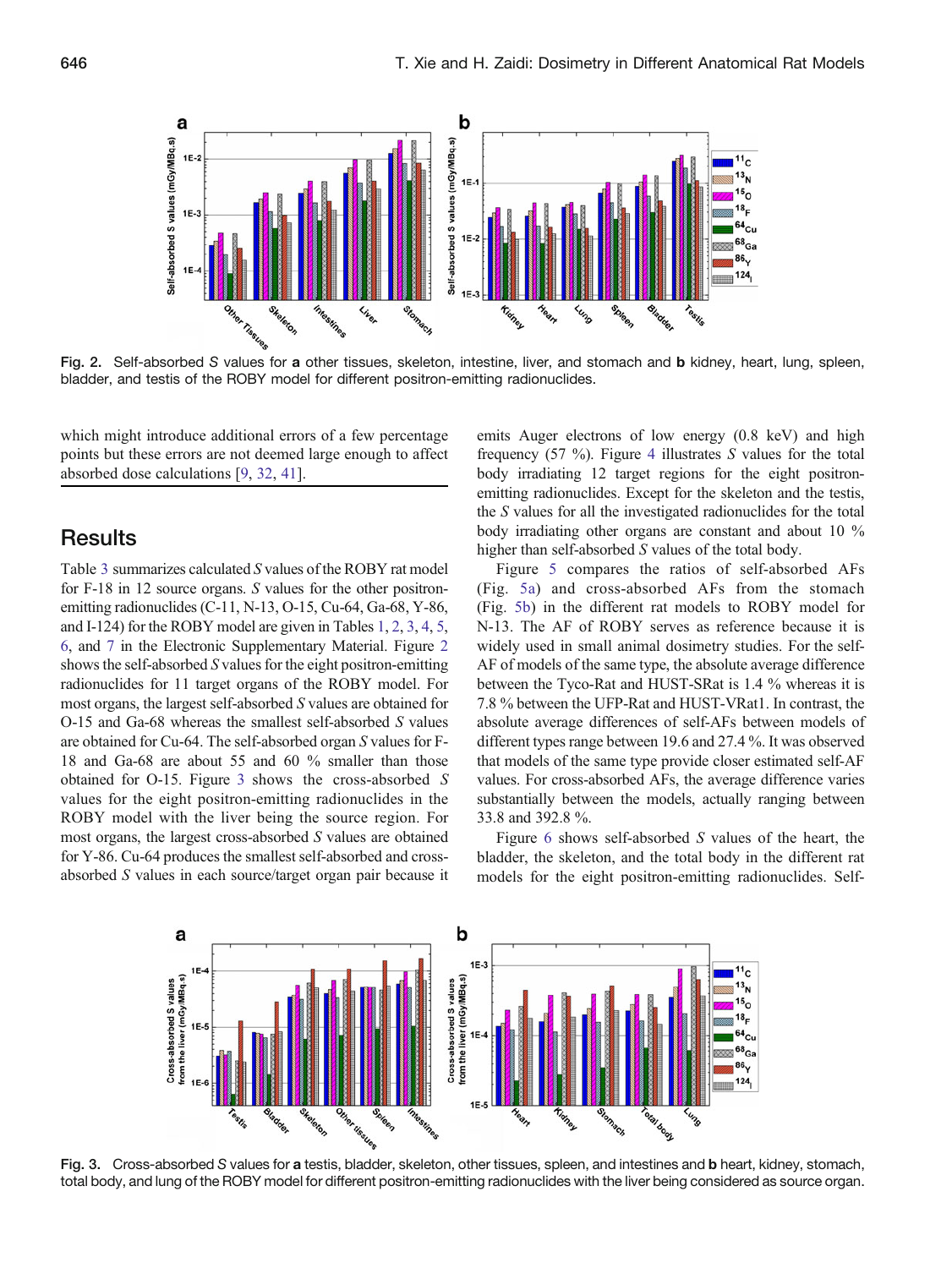<span id="page-5-0"></span>

Fig. 4. S values for the total body irradiating other regions in the ROBY model for different positron-emitting radionuclides.

absorbed S values strongly depend on organ masses in the different models. In the ROBY model, which has the heaviest heart, bladder and skeleton, the lowest selfabsorbed S value for these organs was obtained for all evaluated radionuclides. The same trend can also be seen in Fig. [6d](#page-6-0) for self-absorbed total body S values for the Tyco-Rat. The Ratios of self-absorbed S values of UFP-Rat, HUST-VRat1, Tyco-Rat, and HUST-SRat to the ROBY model for C-11, N-13, O-15, F-18, Cu-64, Ga-68, Y-86, and I-124 are shown in Fig. [7](#page-6-0). Organs having a similar mass in the different rat models result in comparable self-absorbed S values. Examples of this are the lung and the liver for UFP-Rat and ROBY models, and the stomach for HUST-VRat and ROBY models. Noticeably, the self-absorbed S value for the testis is significantly higher in ROBY compared with other rat models because the testis mass is markedly smaller in ROBY, likely owing to individual anatomical deviations between different rat specimens. Figure [8](#page-7-0) shows the ratios of cross-absorbed S values of the liver irradiating other target organs for different rat models to ROBY. The crossabsorbed S values vary markedly between the different rat models and are less correlated with organ mass because they are more affected by source/target distances.

In Table [4](#page-7-0), we used published absorbed fraction data of monoenergy photons/electrons by Peixoto et al. [\[22\]](#page-9-0) and Stabin et al. [[19](#page-9-0)] to calculate the self-absorbed S values for F-18 in the heart, kidney, stomach, spleen, and bladder and compared them with those of ROBY and UFP-Rat models used in this work.

We selected from the literature a  $\rm ^{11}C$ -labeled probe used in small-animal PET imaging to assess the corresponding absorbed dose to the investigated rat models. <sup>11</sup>C-labeled 3-amino-4-(2dimethylaminomethyl-phenylsulfanyl)-benzonitrilev  $(^{11}C-$ DASB) is a recently introduced radiotracer for imaging serotonin transporters using PET [[42](#page-9-0)]. The reported biodistribution data of <sup>11</sup>C-DASB were used to calculate the absorbed dose to various organs in the five anatomical rat models. The results are summarized in Table [5](#page-8-0) where the compared absorbed dose estimates were limited to common organs usually considered in radiation dosimetry reports.

## **Discussion**

In this work, we used Monte Carlo calculations to compare  $S$ values of commonly used positron-emitting radionuclides in 5 stylized and voxel-based computational rat models. O-15 and Ga-68 present the largest self-absorbed S values in source organs whereas Y-86 produces the largest cross-absorbed S values for most source/target organ pairs. Cu-64 presents significantly lower self-absorbed S values compared with other radionuclides in most organs. S values of organs for positronemitting radionuclides depend on the source/target distance and the decay scheme of the radionuclide. Radionuclides of high energy and large amount of emitted positrons (e.g., O-15) and Ga-68) are more likely to deliver a very high local dose inside the source organ and the total body. Table [4](#page-7-0) compares results from this work with previous published results in the field of small-animal (rat) dosimetry using Monte Carlo simulations and computational models. For the UFP-Rat model, the S values reported in this work are slightly lower



Fig. 5. Ratios of a self-absorbed fractions and b cross-absorbed fractions from the UFP-Rat (squares), HUST-VRat1 (circles), Tyco-Rat (triangles) and HUST-SRat model (inverted triangles) to ROBY of the stomach for N-13.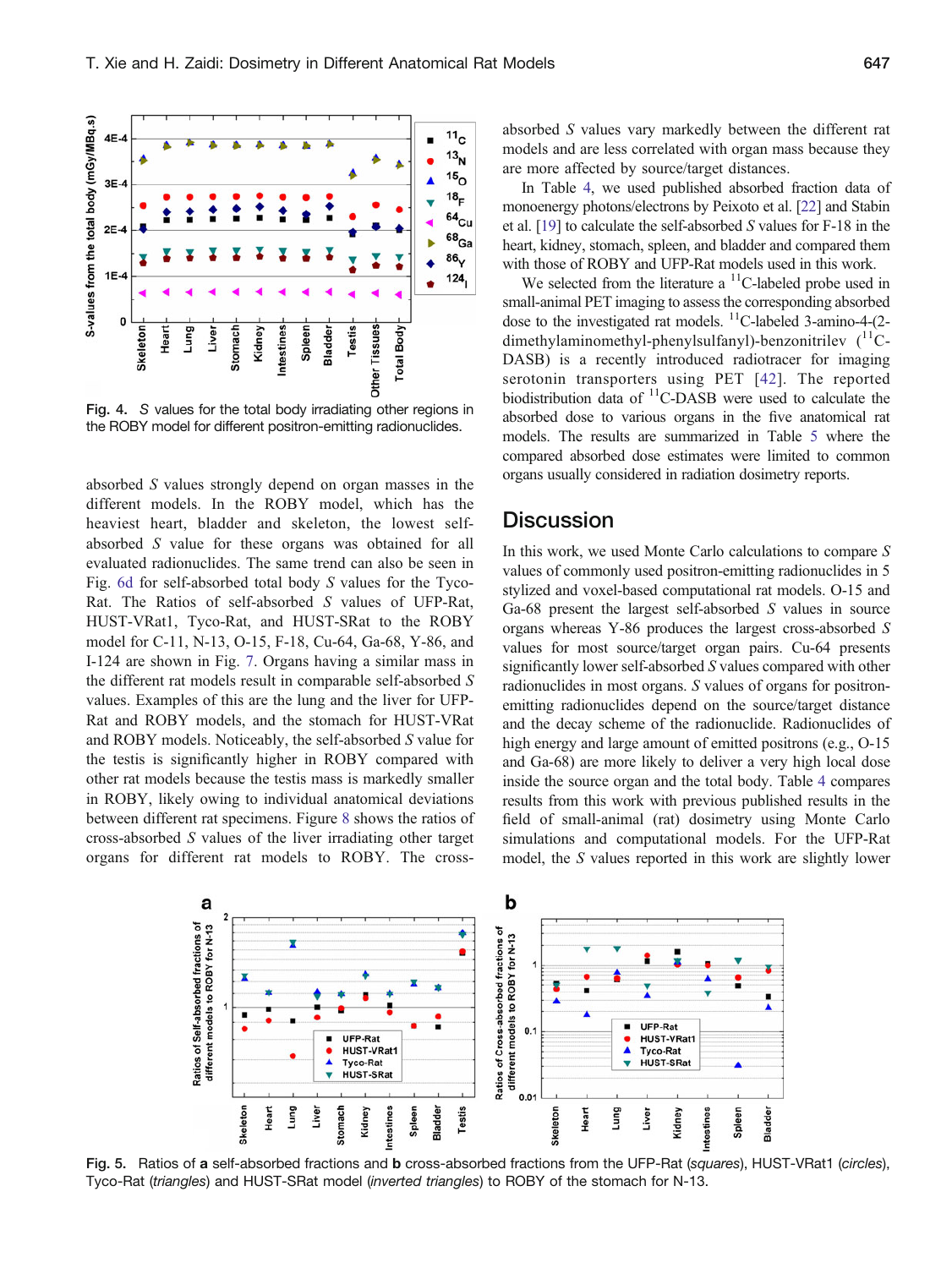<span id="page-6-0"></span>

Fig. 6. Comparison of self-absorbed S values of a the heart, b the bladder, c the skeleton, and d the total body in different rat models for eight positron-emitting radionuclides.



Fig. 7. Ratios of self-absorbed S values of a UFP-Rat, b HUST-VRat1, c Tyco-Rat, and d HUST-SRat to ROBY model for C-11 (squares), N-13 (circles), O-15 (triangles), F-18 (inverted triangles), Cu-64 (left-pointing triangles), Ga-68 (right-pointing triangles), Y-86 (diamonds), and I-124 (pentagons).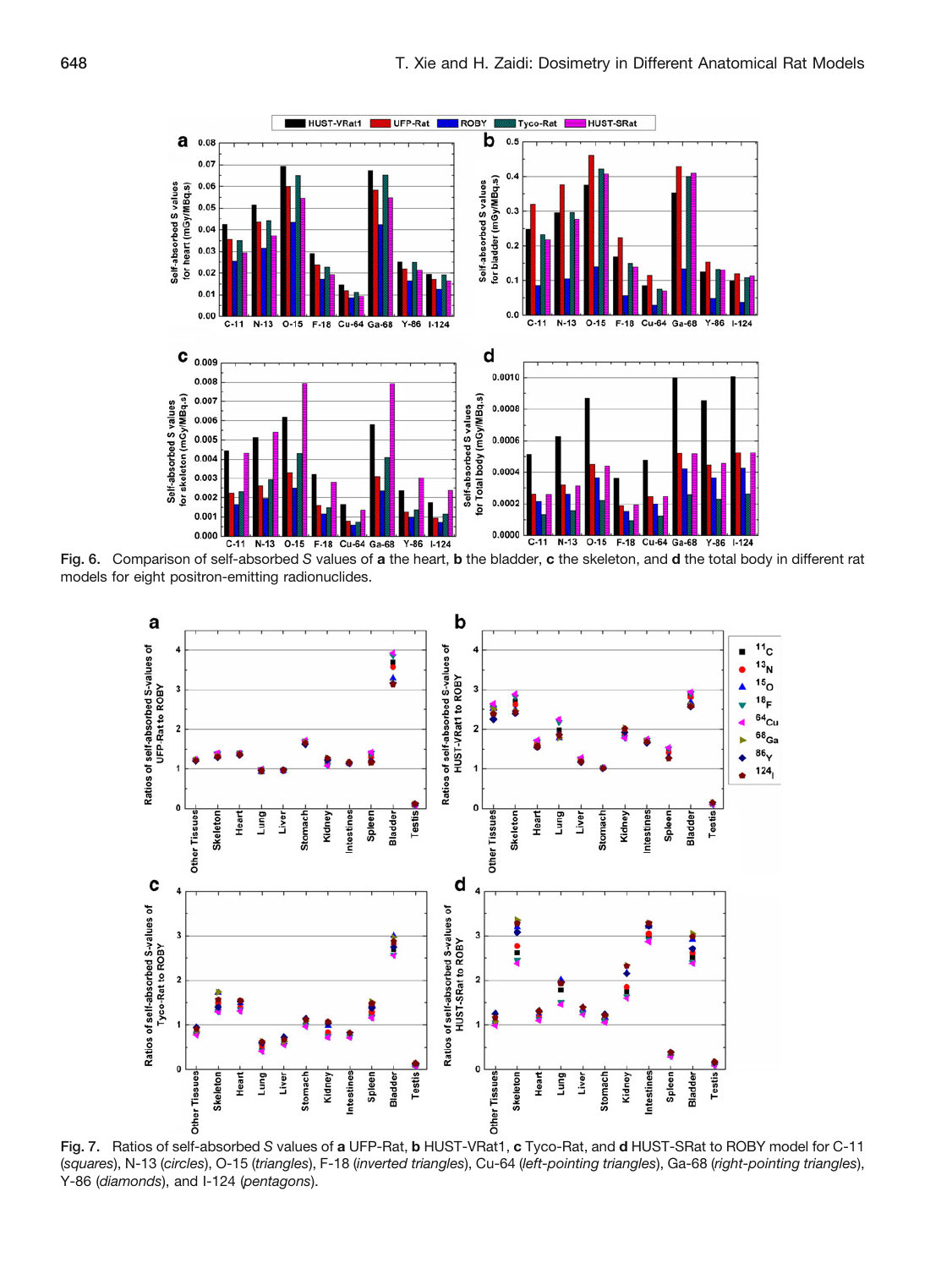<span id="page-7-0"></span>

Fig. 8. Ratios of cross-absorbed S values from the liver to other target organs of a UFP-Rat, b HUST-VRat1, c Tyco-Rat, and d HUST-SRat to ROBY model for C-11 (squares), N-13 (circles), O-15 (triangles), F-18 (inverted triangles), Cu-64 (left-pointing triangles), Ga-68 (right-pointing triangles), Y-86 (diamonds), and I-124 (pentagons).

(2 % in average) than those calculated from the absorbed fractions of monoenergy photons/electrons. In the Monte Carlo simulation model, we considered the transport of positrons and annihilation photons in a consistent particle history. Few positrons in the source organ may transfer into surrounding tissues and cause electron-positron annihilation outside the source organ, which slightly reduces the amount of energy deposition of secondary particles in the source region. The discrepancies between S values among ROBY, UFP-Rat and the results of Stabin et al. can be attributed to individual differences in organ masses and geometries of the different rat specimens.

The impact of using different computational models on dosimetry calculations was also investigated. The self-AFs are similar in models of the same type, a fact that can be explained by the smaller range of secondary electrons and low-energy photons in biological tissues. The higher differences in self-AFs between the voxel-based models suggests that the variation of geometry representation, including differences in terms of organ shape and mass and the dimensions of voxel size, would more severely impact the calculated absorbed fractions in voxel-based models than in stylized models. Considering the case of N-13, the evaluated self-AFs of organs are about 20 % higher in the

Table 4. Comparison of self-absorbed S values (mGy/MBq.s) for F-18 in the heart, kidney, stomach, spleen and bladder of ROBY and UFP-Rat with those of Peixoto et al. [[22\]](#page-9-0) and Stabin et al. [[19\]](#page-9-0)

| Organ   | This work    |              | Peixoto et al. [22] | Stabin et al. [19] |
|---------|--------------|--------------|---------------------|--------------------|
|         | <b>ROBY</b>  | UFP-Rat      |                     |                    |
| Heart   | 1.71E-02     | $2.37E - 02$ | $2.45E - 02a$       | $2.70E - 02^a$     |
| Kidney  | 1.68E-02     | $1.84E - 02$ | $1.88E - 02a$       | $1.76E - 02a$      |
| Stomach | $8.47E - 03$ | $1.44E - 02$ | $1.48E - 02a$       | $1.62E - 02^a$     |
| Spleen  | $4.38E - 02$ | $6.12E - 02$ | $6.19E - 02^a$      | $8.69E - 02a$      |
| Bladder | $5.81E - 02$ | $2.23E - 01$ | $2.24E - 01a$       | $4.21E - 02^a$     |

<sup>a</sup>The S values were calculated based on published absorbed fractions of monoenergy photons/electrons by Peixoto et al. [\[22](#page-9-0)] and Stabin et al. [\[19](#page-9-0)]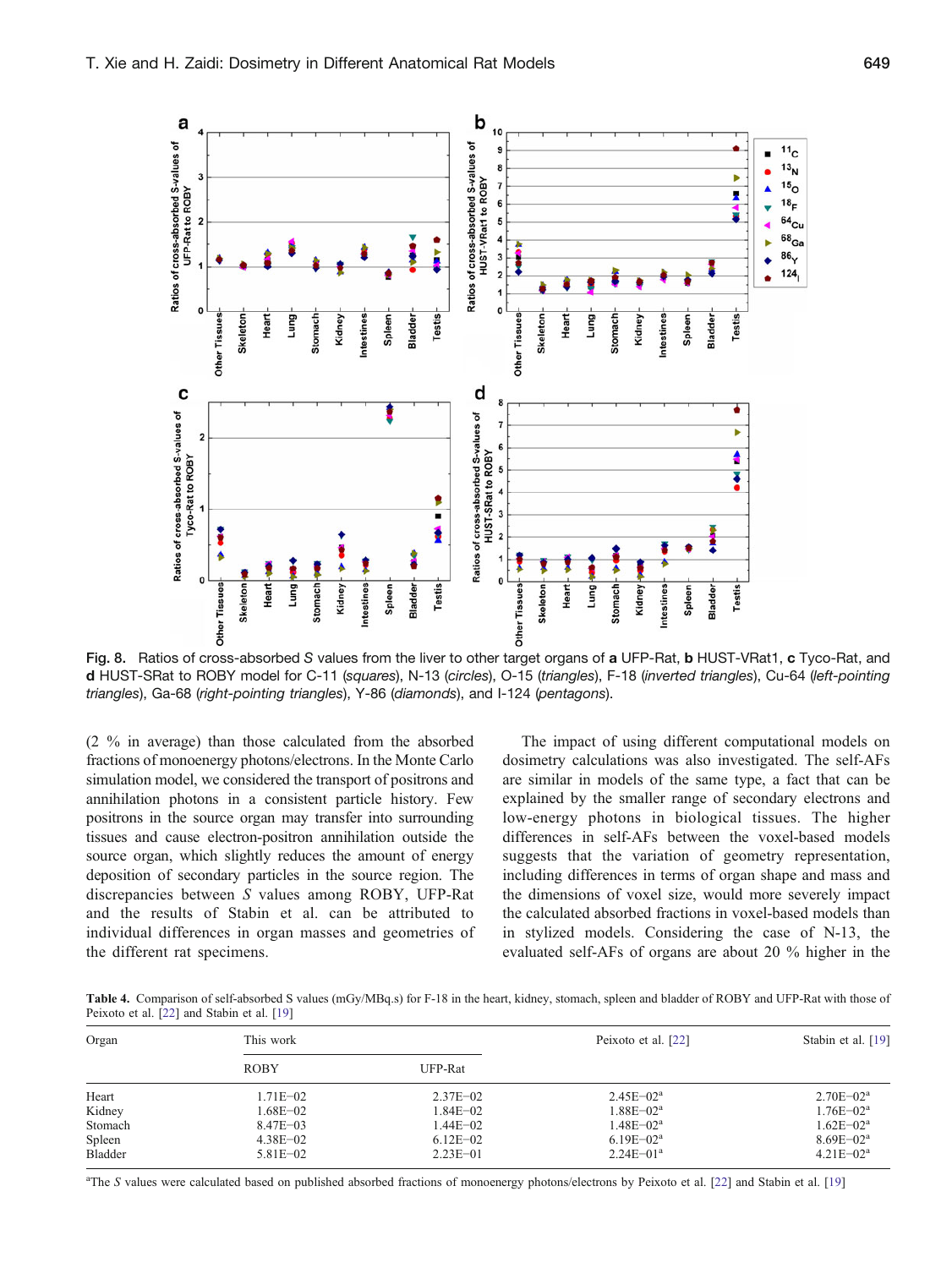<span id="page-8-0"></span>stylized model than in the voxel-based model. The AF differences between stylized model and voxel-based model are positively correlated with the energy of emitted particles in the source region.

The rat strain, geometric representation, and information used to produce the various computational rat models used in this work are not equivalent. For instance, the UFP-Rat, ROBY, and Tyco-Rat models were derived from CT slices, MR images, and anatomic measurements of Wistar rats, respectively. Conversely, the HUST-VRat1 and the HUST-SRat were obtained from cryosection images of a Sprague– Dawley rat. Moreover, the UFP-Rat and ROBY models were obtained from images of living animals (MRI or CT images), whereas the Tyco-Rat, HUST-VRat1, and HUST-SRat models were obtained by dissection or cryosection of dead animals. Differences between original animal strains, anatomical data collection methods, and organ identification methodologies all contribute to the observed variations in organ shape, size, location, and mass in the different rat models. Consequently, organ S values obtained from various rat models are very disparate, even for models (e.g., UFP-Rat and ROBY) with the same strain (Wistar rat) and geometric representation used for dosimetric calculations (voxel matrix). Unlike the AFs, S values do not present obvious consistency between models of the same type or rat strain (e.g., Wistar for UFP-Rat, Tyco-Rat, and ROBY and Sprague–Dawley for HUST-VRat1 and HUST-SRat). This indicates that the rat strain plays a minor role in small animal radiation dosimetry. Since the S values strongly depend on organ mass, self-absorbed S values in the same organ of similar mass in different models are very close. Therefore, in small animal studies making use of different radionuclides, the use of a reference rat model of similar weight and organ mass to perform the dosimetric assessment is probably wise.

Based on the calculated S values and biodistribution data gathered from small animal PET studies, we compared the absorbed dose from  $<sup>11</sup>C-DASB$  between the various com-</sup> putational rat models. For organs with high radioactivity concentration and normal anatomical features, such as the heart, liver, spleen, stomach, and kidney, the relative standard deviation of absorbed dose estimates between the

different models varies from 5.2 to 6.0 %. For organs with high radioactivity concentration and special anatomical features (e.g., narrow geometry, low density, or low mass) which facilitates the escape of particles, such as the skeleton, lung, and testis, the relative standard deviation of absorbed dose estimates between different models varies from 12.7 to 18.1 %. For organs with low radioactivity concentration, such as the bladder and intestines, in which most absorbed dose originates from cross-irradiation, the relative standard deviations of absorbed dose estimates in the different models are all higher than 51 %. The above analysis suggests that for most organs presenting with high activity concentration of radiotracers, the evaluated absorbed dose is less impacted by the different models and would therefore be more equivalent between different rat specimens. The S values reported in this work can also be used to evaluate absorbed doses to rats in experimental small-animal PET studies using the MIRD formalism.

## **Conclusions**

We reported S values for various rat models from eight positron-emitting radionuclides used in small animal PET imaging and evaluated the impact of variations in rat models on dosimetric estimates. The comparison between the five computational rat models demonstrates that organ size, shape, position, and mass vary considerably between the different models, thus leading to variations in dosimetric estimates. The assessment of AFs of the eight radionuclides reveals that the variations between models of the same type are smaller than those between models of different types. Since S values strongly depend on organ mass, the impact of the computational model on S values for organs of similar mass is small. For certain radiotracers, the absorbed dose to most organs presenting with high activity concentration is less impacted by the model because the cumulated activity partly compensates the S value-induced discrepancy of absorbed dose for these organs. The calculated S values for various radionuclides can be used in the assessment of radiation dose to rats from different radiotracers in small animal PET experiments. This work contributes to a better

Table 5. Comparison of  ${}^{11}$ C-DASB absorbed dose (in mGy/MBq) calculated in the five rat models

| Organ         | Absorbed dose (mGy/MBq) |         |             |          |           |  |  |  |
|---------------|-------------------------|---------|-------------|----------|-----------|--|--|--|
|               | HUST-VRat1              | UFP-Rat | <b>ROBY</b> | Tyco-Rat | HUST-SRat |  |  |  |
| Skeleton      | 0.34                    | 0.25    | 0.23        | 0.21     | 0.29      |  |  |  |
| Heart         | 0.50                    | 0.45    | 0.42        | 0.46     | 0.44      |  |  |  |
| Lungs         | 1.85                    | 1.85    | 1.94        | 2.57     | 2.80      |  |  |  |
| Liver         | 1.08                    | 1.08    | 1.07        | 1.22     | 1.16      |  |  |  |
| Stomach       | 0.48                    | 0.43    | 0.43        | 0.44     | 0.50      |  |  |  |
| Kidneys       | 1.78                    | 1.74    | 1.63        | 1.92     | 1.89      |  |  |  |
| Intestines    | 0.73                    | 0.36    | 0.29        | 0.13     | 0.34      |  |  |  |
| Spleen        | 0.78                    | 0.69    | 0.73        | 0.80     | 0.80      |  |  |  |
| Bladder       | 0.73                    | 0.34    | 0.28        | 0.17     | 0.31      |  |  |  |
| Testes        | 0.37                    | 0.29    | 0.25        | 0.31     | 0.29      |  |  |  |
| Other tissues | 0.68                    | 0.33    | 0.27        | 0.20     | 0.34      |  |  |  |